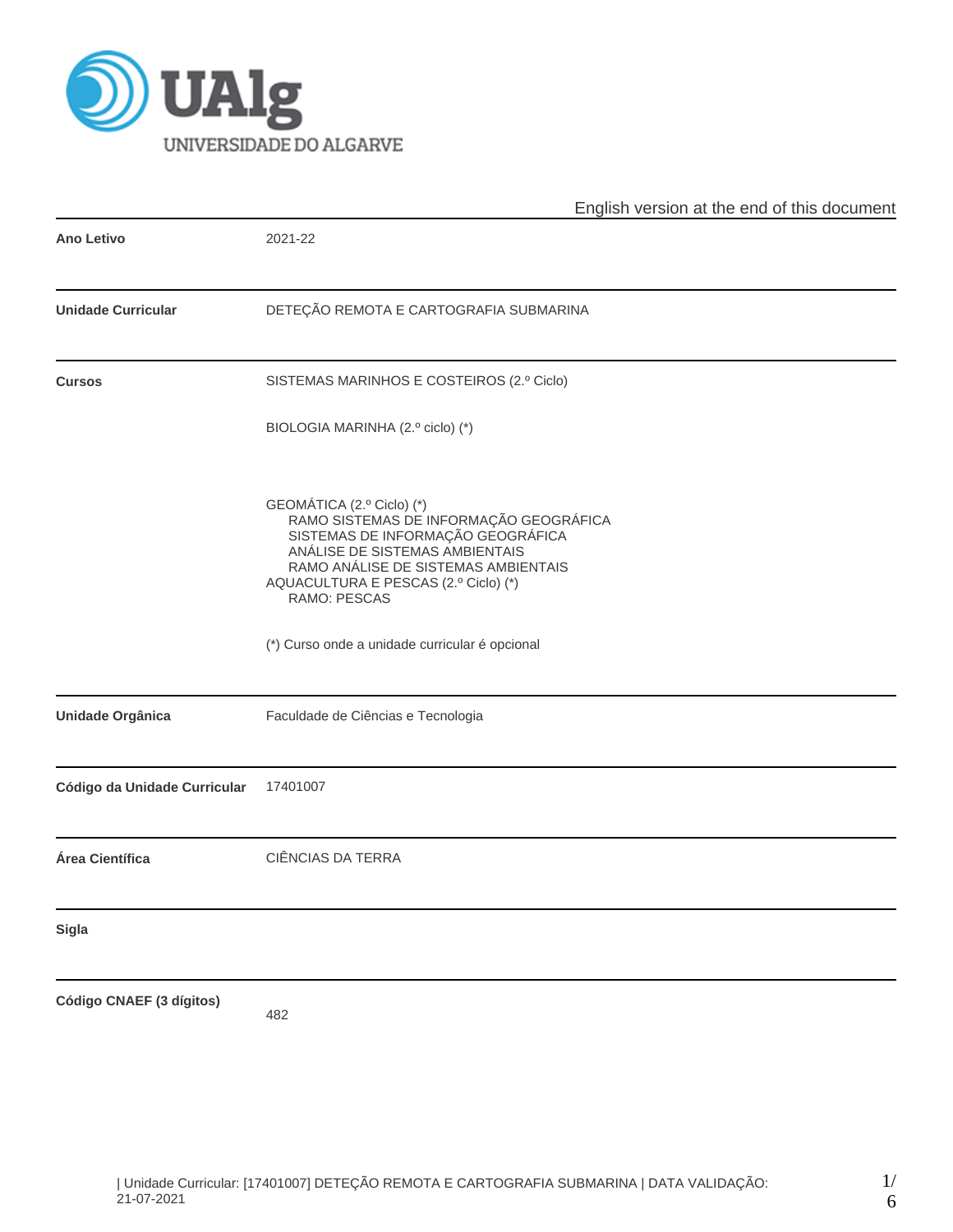

**Contributo para os Objetivos de Desenvolvimento Sustentável -** 13 14 15 **ODS (Indicar até 3 objetivos)**

| Línguas de Aprendizagem    | Inglês                     |
|----------------------------|----------------------------|
| Modalidade de ensino       | Presencial                 |
| <b>Docente Responsável</b> | Joaquim Manuel Freire Luís |

| <b>DOCENTE</b>             | <b>TIPO DE AULA</b> | <b>TURMAS</b>         | <b>TOTAL HORAS DE CONTACTO (*)</b> |
|----------------------------|---------------------|-----------------------|------------------------------------|
| Joaquim Manuel Freire Luís | י ום ּ<br>. .       | T1 · DI 1<br><u>_</u> | 30P                                |

\* Para turmas lecionadas conjuntamente, apenas é contabilizada a carga horária de uma delas.

| <b>ANO</b> | <b>PERIODO DE FUNCIONAMENTO*</b> | <b>HORAS DE CONTACTO</b> | I HORAS TOTAIS DE TRABALHO | <b>ECTS</b> |
|------------|----------------------------------|--------------------------|----------------------------|-------------|
|            | S2                               | 15T: 30PL                | 156                        |             |

\* A-Anual;S-Semestral;Q-Quadrimestral;T-Trimestral

### **Precedências**

Sem precedências

## **Conhecimentos Prévios recomendados**

Alguma destreza na utilização de computadores e processamento-manipulação de dados.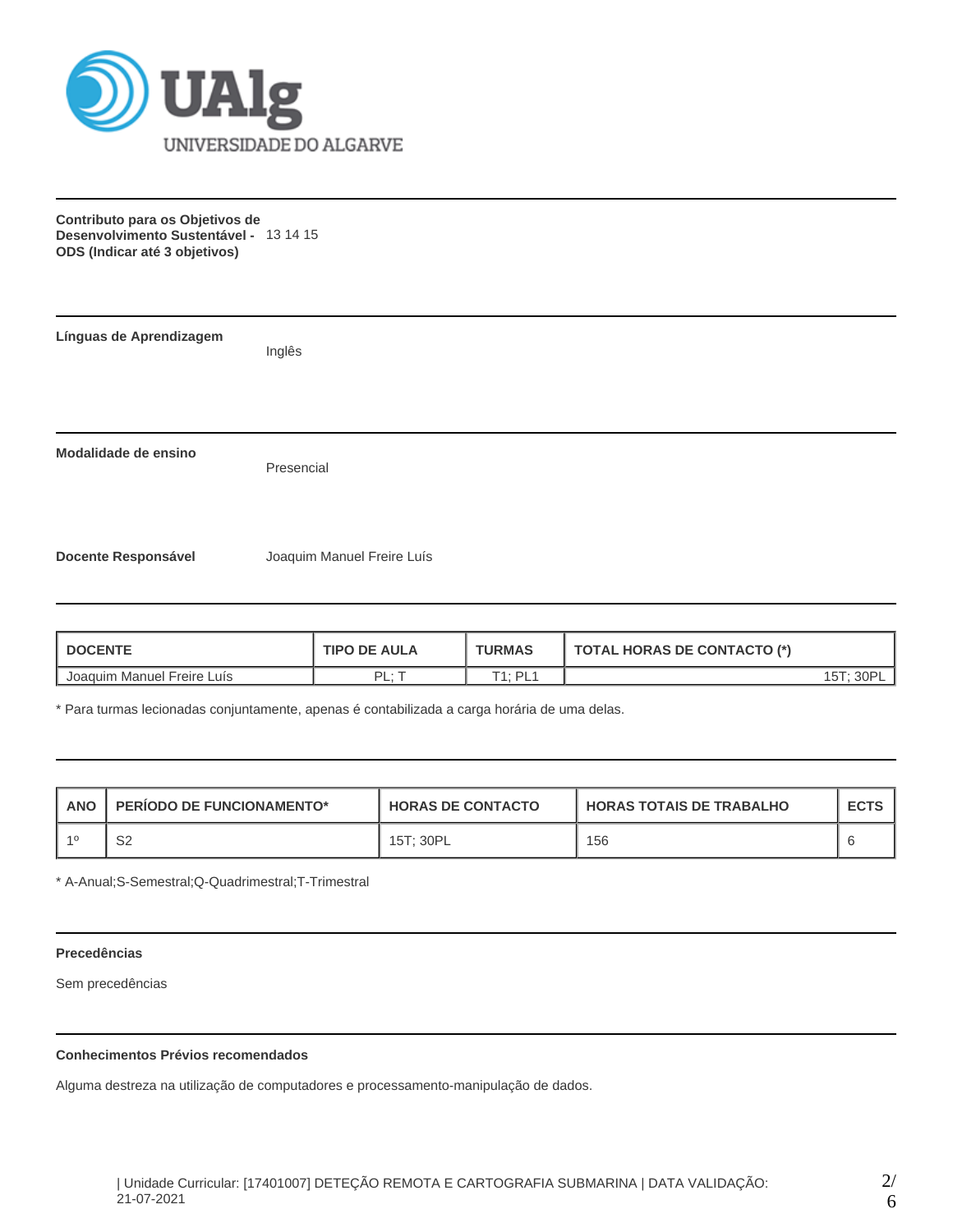

#### **Objetivos de aprendizagem (conhecimentos, aptidões e competências)**

Proporcionar ao aluno o conhecimento dos princípios e métodos de detecção remota que são utilizados em oceanografia. Compreender a interacção entre energia electromagnética e matéria e os fenómenos que ocorrem durante a propagação da luz pela atmosfera e penetração na camada de água. Reconhecer plataformas de aquisição, sensores e tipo de imagens. Adquirir competências para seleccionar, manipular e interpretar imagens digitais fornecidos pela ESA e NOAA. Aprender a construir séries temporais da SST e concentração em Clorofila (entre outros) e proceder à construção de climatologias e outras estatísticas.

Fornecer uma base teórica e prática na tecnologia de levantamentos multifeixe e técnicas para engenharia offshore, dragagens de portos e canais, habitats de pesca e de investigação científica.

### **Conteúdos programáticos**

Satélites, órbitas, resolução espacial e temporal, tipos de sensores; calibração e correcção atmosférica; Temperatura da superfície do mar (radiómetros de infravermelhos e de micro-ondas), Côr do oceano - concentração de clorofila e matéria em suspensão (radiómetro na banda do visível);Técnicas de segmentação por separação de cor e gradientes. Detecção de frentes térmicas. Topografia da superfície do oceano (radar altímetro).

Métodos do multifeixe e Sonar lateral. Imagiologia e interpretação do *Backscatter* acústico. Desenho e planeamento de levantamentos. Processamento e limpeza de dados de multifeixe ? Interactivo e automático. Construção de grelhas, mosaicos e cartografia. Métodos de apresentação dos dados

### **Metodologias de ensino (avaliação incluída)**

Aulas teóricas assistidas pelo uso de vídeo projector. Aulas teórico-práticas realizadas em sala de computadores onde os alunos realizarão passo a passo as diversas etapas de que é constituído o processo de processamento e análise de dados de satélite e de multifeixe.

A avaliação é baseada na execução de trabalhos 3 trabalhos práticos e respectivos relatórios. Onde o primeiro trabalho vale 30%, o segundo 40% e o terceiro 30%

A frequência de pelo menos 75% das aulas é obrigatória. A falha no cumprimento deste critério implica uma reprovação na disciplina.

#### **Bibliografia principal**

Material fornecido pelo docente (powerpoints)

Relvas,P., J. Luis, and A. M. P. Santos (2009), Importance of the mesoscale in the decadal changes observed in the northern Canary upwelling system, Geophys. Res.Lett., 36,L2260.

The MB-System Cookbook

http://www.mbari.org/data/mbsystem/mb-cookbook/index.html

Seabeam's Multibeam Sonar Theory of Operations Manual at http://www.mbari.org/data/mbsystem/sonarfunction/SeaBeamMultibeamTheoryOperation.pdf

Caress, D.W., H. Thomas, W. J. Kirkwood, R. McEwen, R. Henthorn, E. A. Clague, C. K. Paull, J. Paduan, and K. L. Maier, ¿High-Resolution Multibeam, Sidescan, and Subbottom Surveys Using the MBARI AUV D. Allan B.¿, (2014). Marine Habitat Mapping Technology for Alaska, J.R. Reynolds and H.G. Greene (eds.) Alaska Sea Grant College Program, University of Alaska Fairbanks. doi:10.4027/mhmta.2008.04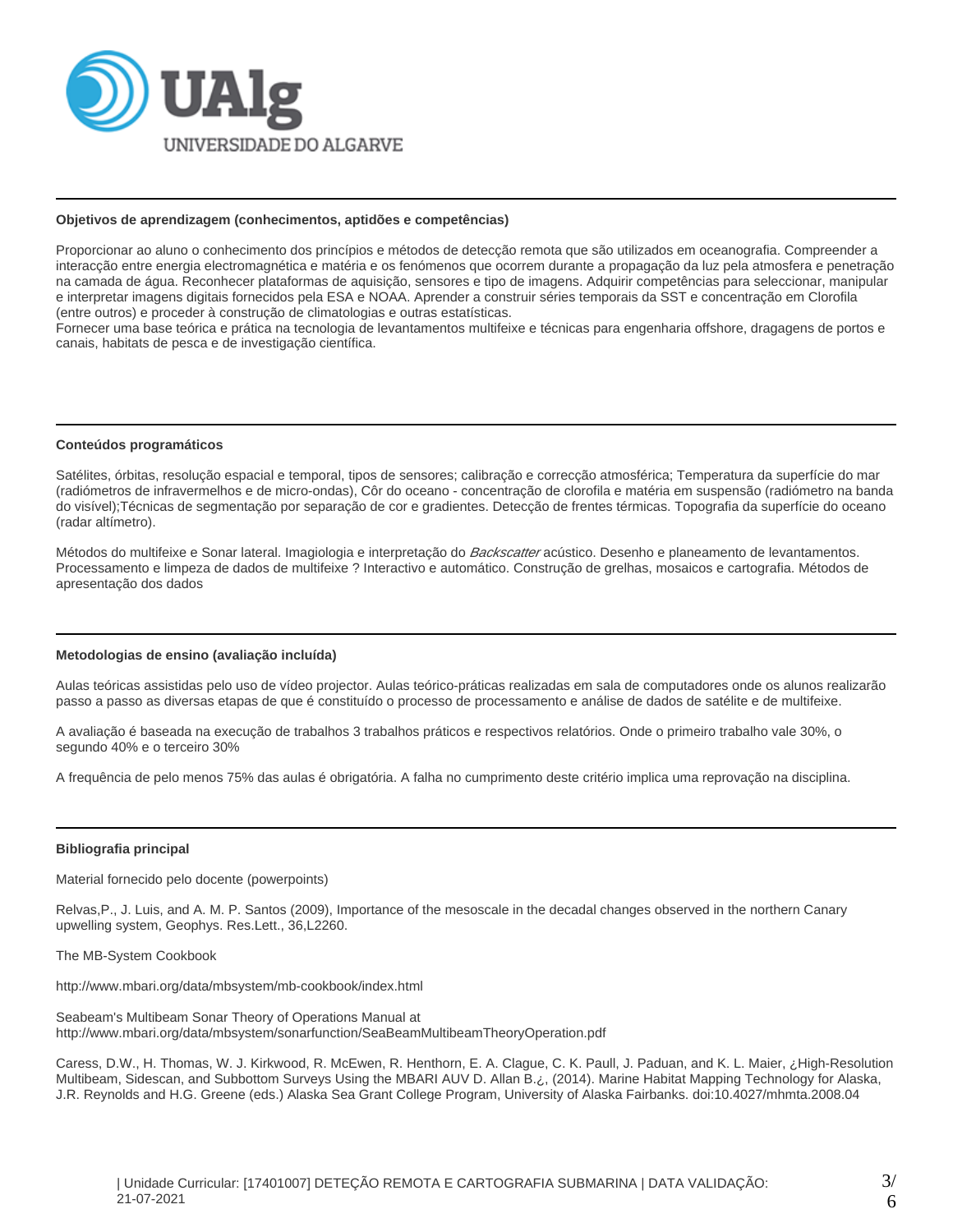

| <b>Academic Year</b>                                                                                   | 2021-22                                                                                                                                                                                                                                    |
|--------------------------------------------------------------------------------------------------------|--------------------------------------------------------------------------------------------------------------------------------------------------------------------------------------------------------------------------------------------|
| <b>Course unit</b>                                                                                     | REMOTE SENSING AND MARINE CARTOGRAPHY                                                                                                                                                                                                      |
| <b>Courses</b>                                                                                         | MARINE AND COASTAL SYSTEMS<br>Common Branch<br>MARINE BIOLOGY (*)<br>GEOMATICS (*)<br><b>BRANCH SPECIALIZATION GEOGRAPHIC INFORMATION SYSTEMS</b><br>BRANCH SPECIALIZATION ENVIRONMENTAL SYSTEMS ANALYSIS<br>AQUACULTURE AND FISHERIES (*) |
|                                                                                                        | (*) Optional course unit for this course                                                                                                                                                                                                   |
| <b>Faculty / School</b>                                                                                | FACULTY OF SCIENCES AND TECHNOLOGY                                                                                                                                                                                                         |
| <b>Main Scientific Area</b>                                                                            |                                                                                                                                                                                                                                            |
| Acronym                                                                                                |                                                                                                                                                                                                                                            |
| <b>CNAEF code (3 digits)</b>                                                                           | 482                                                                                                                                                                                                                                        |
| <b>Contribution to Sustainable</b><br><b>Development Goals - SGD</b><br>(Designate up to 3 objectives) | 13 14 15                                                                                                                                                                                                                                   |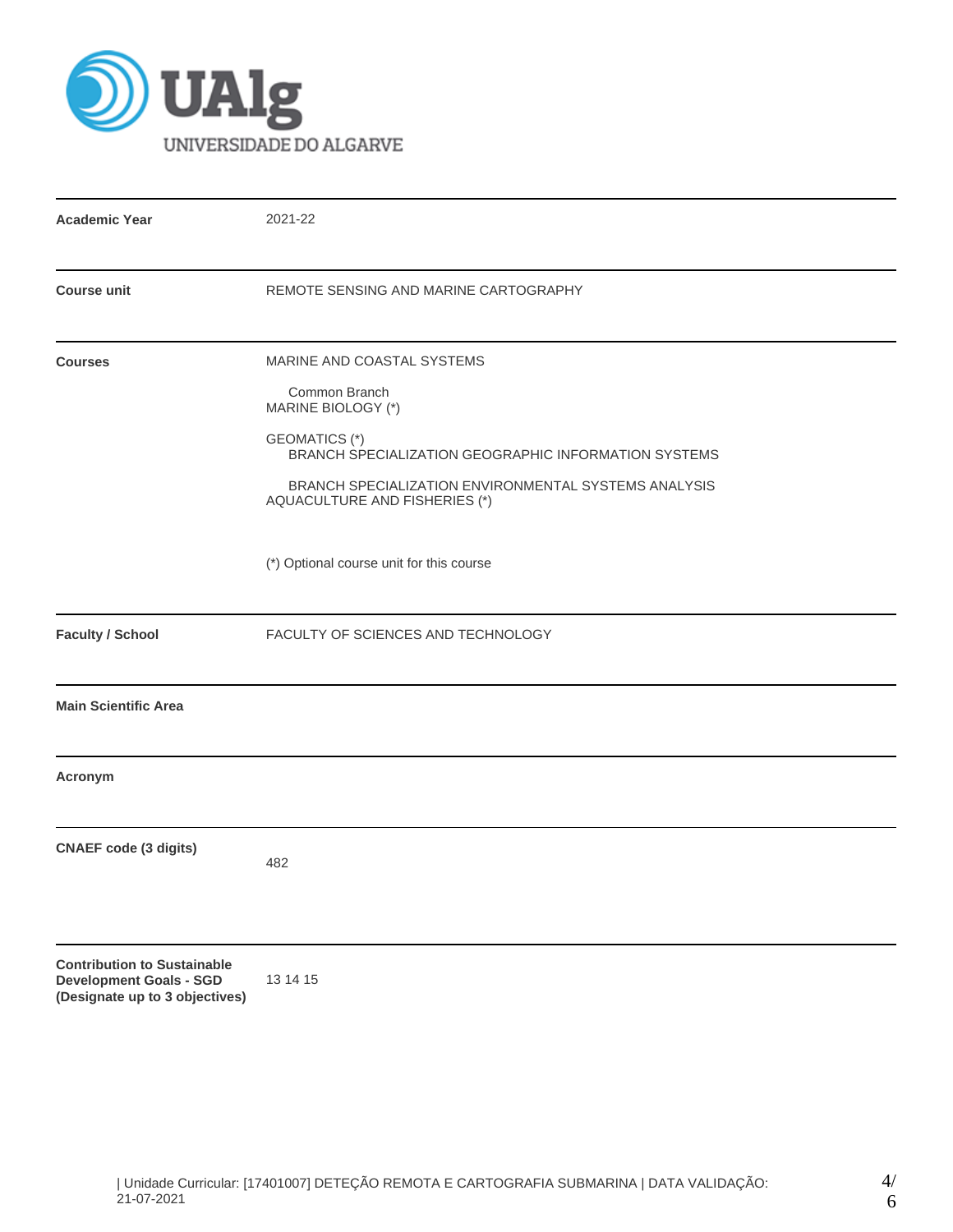

| Language of instruction           | English                                                                 |             |                |           |  |  |  |
|-----------------------------------|-------------------------------------------------------------------------|-------------|----------------|-----------|--|--|--|
|                                   |                                                                         |             |                |           |  |  |  |
| <b>Teaching/Learning modality</b> | Presential                                                              |             |                |           |  |  |  |
|                                   |                                                                         |             |                |           |  |  |  |
| <b>Coordinating teacher</b>       | Joaquim Manuel Freire Luís                                              |             |                |           |  |  |  |
|                                   |                                                                         |             |                |           |  |  |  |
| <b>Teaching staff</b>             |                                                                         | <b>Type</b> | <b>Classes</b> | Hours (*) |  |  |  |
| Joaquim Manuel Freire Luís        |                                                                         | PL; T       | <b>T1; PL1</b> | 15T; 30PL |  |  |  |
|                                   | * For classes taught jointly, it is only accounted the workload of one. |             |                |           |  |  |  |

| <b>Contact hours</b>                                                                                                               |  | тo |  |     |  |     |  | Total |
|------------------------------------------------------------------------------------------------------------------------------------|--|----|--|-----|--|-----|--|-------|
|                                                                                                                                    |  |    |  | IІC |  | ll( |  | 156   |
| T - Theoretical; TP - Theoretical and practical; PL - Practical and laboratorial; TC - Field Work; S - Seminar; E - Training; OT - |  |    |  |     |  |     |  |       |

# Tutorial; O - Other

# **Pre-requisites**

no pre-requisites

# **Prior knowledge and skills**

Skills on computer data processing are desirable.